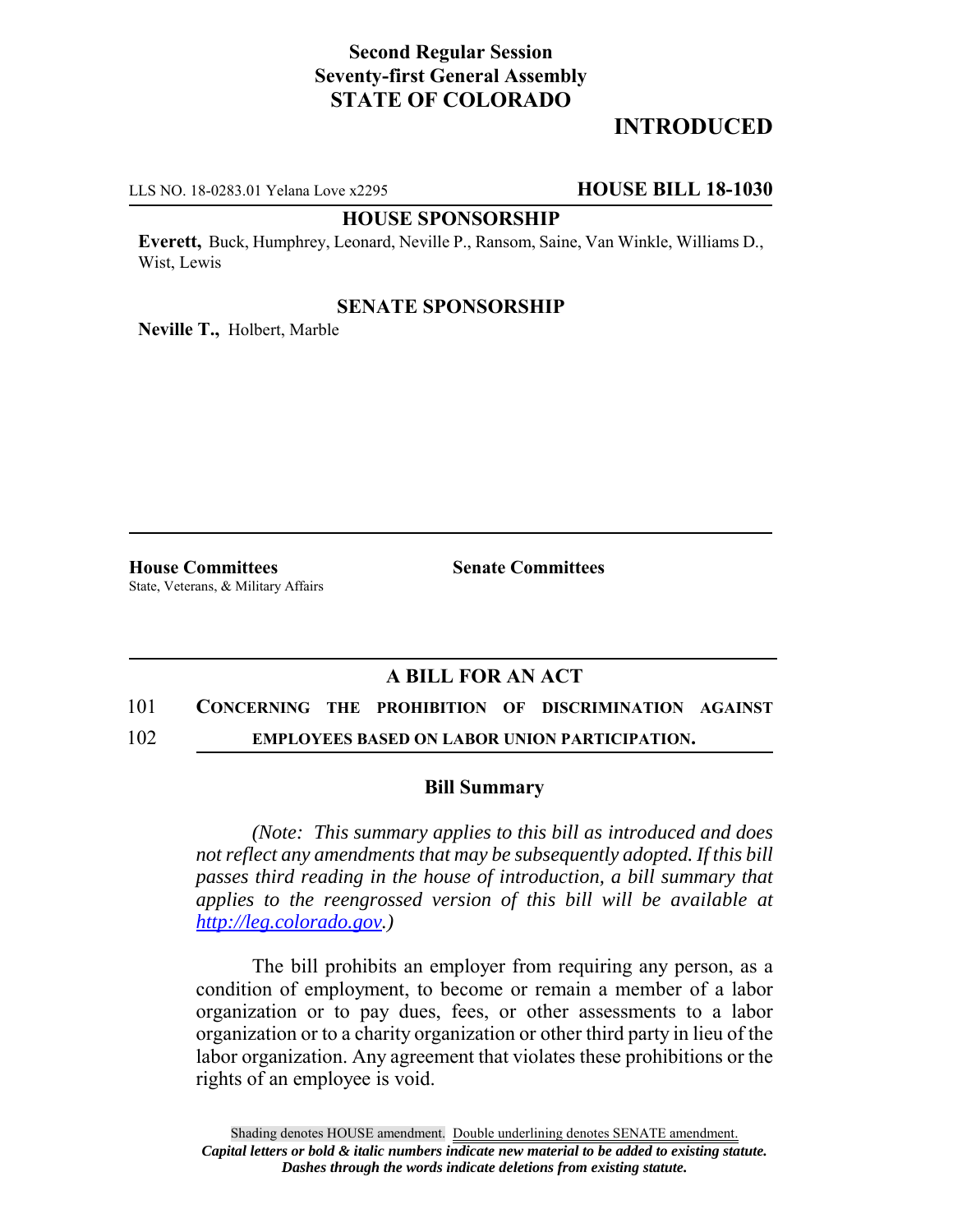The bill creates civil and criminal penalties for violations and authorizes the attorney general and the district attorney in each judicial district to investigate alleged violations and take action against a person believed to be in violation. The bill states that all-union agreements are unfair labor practices.

 *Be it enacted by the General Assembly of the State of Colorado:* **SECTION 1.** In Colorado Revised Statutes, **add** article 3.3 to title 8 as follows: **ARTICLE 3.3 Membership In Labor Organizations 8-3.3-101. Definitions.** AS USED IN THIS ARTICLE 3.3, UNLESS THE CONTEXT OTHERWISE REQUIRES: (1) "EMPLOYER" MEANS A PERSON, FIRM, ASSOCIATION, CORPORATION, PUBLIC ENTITY, PUBLIC SCHOOL, OR PUBLIC COLLEGE, UNIVERSITY, INSTITUTION, OR EDUCATION AGENCY THAT EMPLOYS A PERSON IN THIS STATE. (2) "LABOR ORGANIZATION" MEANS ANY ORGANIZATION, AGENCY, EMPLOYEE REPRESENTATION COMMITTEE, OR UNION THAT EXISTS FOR THE PURPOSE, IN WHOLE OR IN PART, OF DEALING WITH EMPLOYERS CONCERNING WAGES, RATES OF PAY, HOURS OF WORK, OTHER CONDITIONS OF EMPLOYMENT, OR OTHER FORMS OF COMPENSATION. **8-3.3-102. Prohibited activities.** (1) ON AND AFTER THE EFFECTIVE DATE OF THIS SECTION, AN EMPLOYER SHALL NOT REQUIRE ANY PERSON, AS A CONDITION OF EMPLOYMENT OR THE CONTINUATION OF EMPLOYMENT, TO: (a) BECOME OR REMAIN A MEMBER OF A LABOR ORGANIZATION; (b) PAY DUES, FEES, ASSESSMENTS, OR OTHER SUMS OF MONEY TO A LABOR ORGANIZATION; OR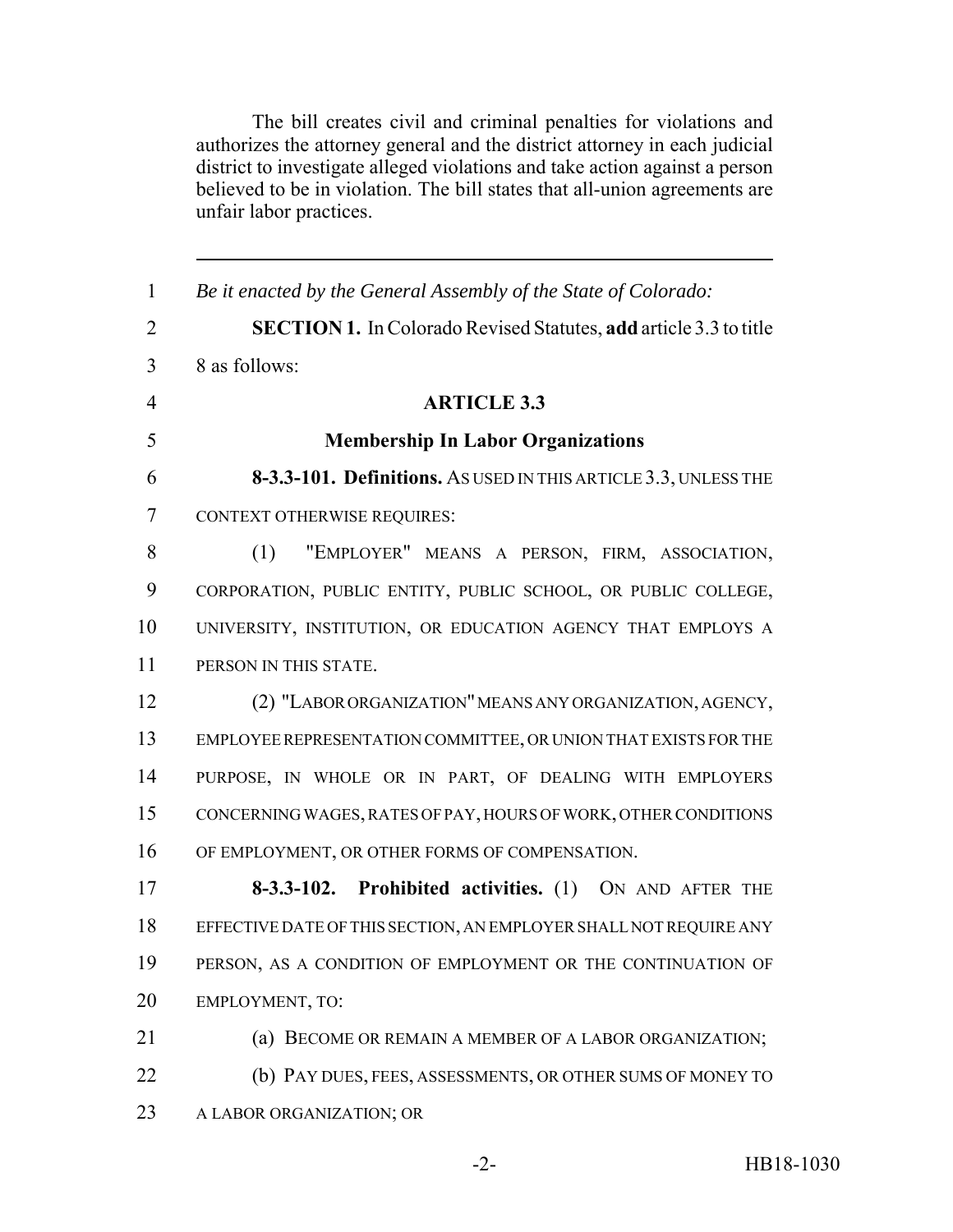(c) PAY TO A CHARITY OR OTHER THIRD PARTY AN AMOUNT EQUIVALENT TO, OR A PRO RATA PORTION OF, DUES, FEES, ASSESSMENTS, OR OTHER CHARGES PROHIBITED IN SUBSECTION (1)(b) OF THIS SECTION IN LIEU OF REQUIRING PAYMENT TO A LABOR ORGANIZATION.

 **8-3.3-103. Void agreements.** A WRITTEN OR ORAL AGREEMENT, UNDERSTANDING, OR PRACTICE, IMPLIED OR EXPRESSED, BETWEEN A LABOR ORGANIZATION AND EMPLOYER THAT VIOLATES THE RIGHTS OF EMPLOYEES AS GUARANTEED BY THIS ARTICLE 3.3 IS VOID.

 **8-3.3-104. Penalty.** ANY PERSON WHO DIRECTLY OR INDIRECTLY VIOLATES ANY PROVISION OF THIS ARTICLE 3.3 IS GUILTY OF A MISDEMEANOR AND, UPON CONVICTION, SHALL BE PUNISHED BY A FINE OF 12 NOT MORE THAN ONE THOUSAND DOLLARS, IMPRISONMENT IN THE COUNTY JAIL FOR NOT MORE THAN NINETY DAYS, OR BOTH A FINE AND IMPRISONMENT FOR EACH OFFENSE.

 **8-3.3-105. Civil remedies.** (1) ANY PERSON INJURED AS A RESULT OF A VIOLATION OR THREATENED VIOLATION OF THIS ARTICLE 3.3 MAY BRING SUIT IN A COURT OF COMPETENT JURISDICTION FOR INJUNCTIVE RELIEF, TO RECOVER ALL DAMAGES, INCLUDING COSTS AND REASONABLE ATTORNEY FEES, RESULTING FROM THE VIOLATION OR THREATENED VIOLATION, OR BOTH.

21 (2) THE REMEDIES PROVIDED BY THIS SECTION ARE INDEPENDENT OF, AND IN ADDITION TO, ANY OTHER PENALTY OR REMEDY ESTABLISHED 23 BY THIS ARTICLE 3.3.

 **8-3.3-106. Investigation of complaints - prosecution of violations.** THE ATTORNEY GENERAL OR THE DISTRICT ATTORNEY IN EACH JUDICIAL DISTRICT SHALL INVESTIGATE A COMPLAINT OF A VIOLATION OR THREATENED VIOLATION OF THIS ARTICLE 3.3, PROSECUTE ANY PERSON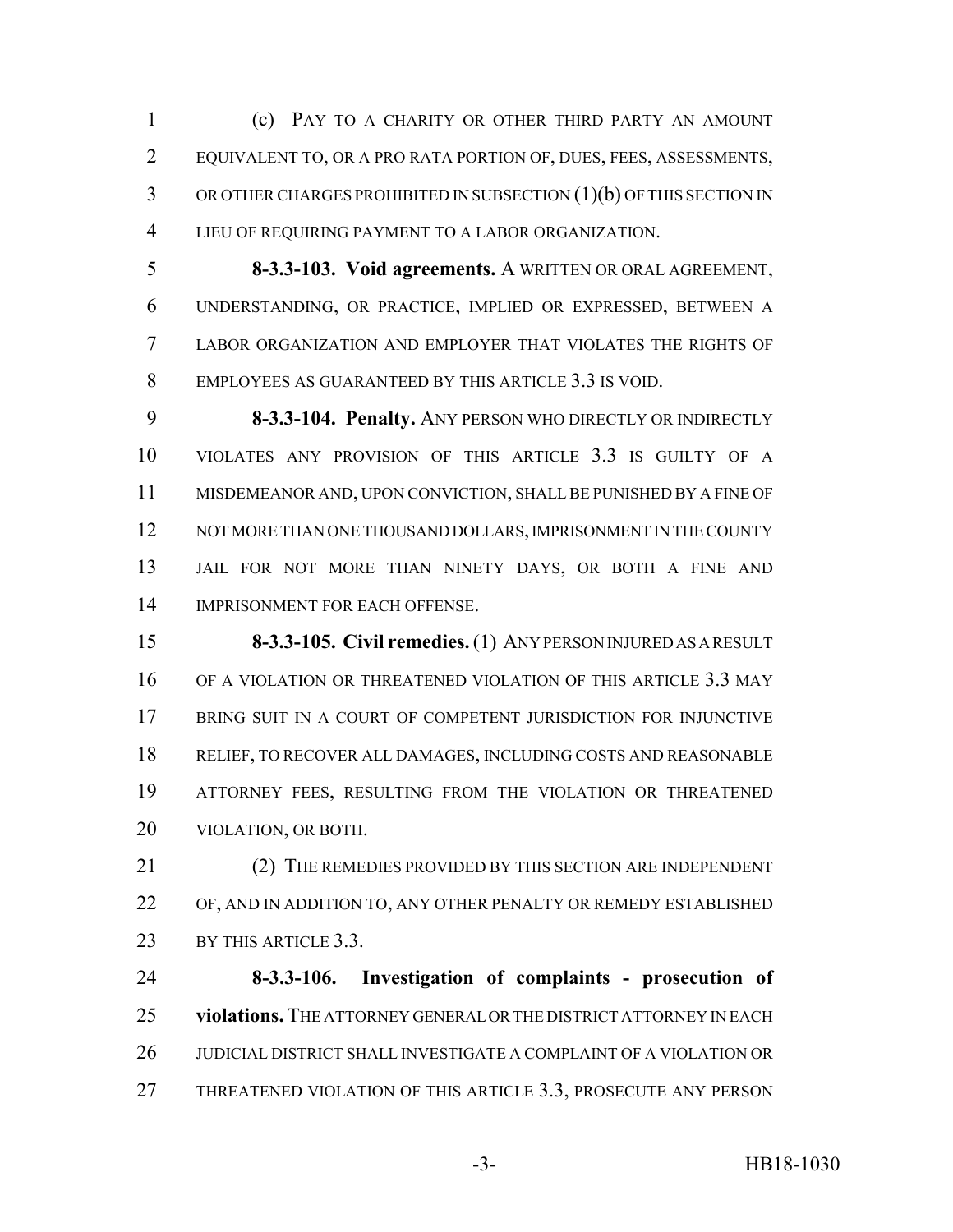VIOLATING THIS ARTICLE 3.3, AND TAKE ACTIONS NECESSARY TO ENSURE 2 EFFECTIVE ENFORCEMENT OF THIS ARTICLE 3.3.

 **8-3.3-107. Applicability of article - exceptions.** (1) THIS ARTICLE 3.3 DOES NOT APPLY:

 (a) TO EMPLOYERS AND EMPLOYEES COVERED BY THE FEDERAL "RAILWAY LABOR ACT", 45 U.S.C. SEC. 151 ET SEQ., AS AMENDED;

(b) TO FEDERAL EMPLOYERS AND EMPLOYEES;

 (c) TO EMPLOYERS AND EMPLOYEES IN EXCLUSIVE FEDERAL ENCLAVES; OR

10 (d) WHERE IT WOULD CONFLICT WITH OR BE PREEMPTED BY FEDERAL LAW.

 **8-3.3-108. Severability.** IF ANY PROVISION OF THIS ARTICLE 3.3 OR 13 THE APPLICATION OF THIS ARTICLE 3.3 TO ANY PERSON OR CIRCUMSTANCE IS HELD INVALID, THE OTHER PROVISIONS OR APPLICATIONS OF THIS ARTICLE 3.3 THAT CAN BE GIVEN EFFECT WITHOUT THE INVALID PROVISION OR APPLICATION ARE SEVERABLE.

 **SECTION 2.** In Colorado Revised Statutes, 8-3-108, **amend** 18 (1)(c) and (1)(e) as follows:

 **8-3-108. What are unfair labor practices.** (1) It is an unfair 20 labor practice for an employer, individually or in concert with others, to:

21 (c) <del>(I)</del> Encourage or discourage membership in any labor organization, employee agency, committee, association, or representation plan by discrimination in regard to hiring, tenure, or other terms or 24 conditions of employment; except that an employer shall not be prohibited from entering into an all-union agreement with the representatives of his employees in a collective bargaining unit if such 27 all-union agreement is approved by the affirmative vote of at least a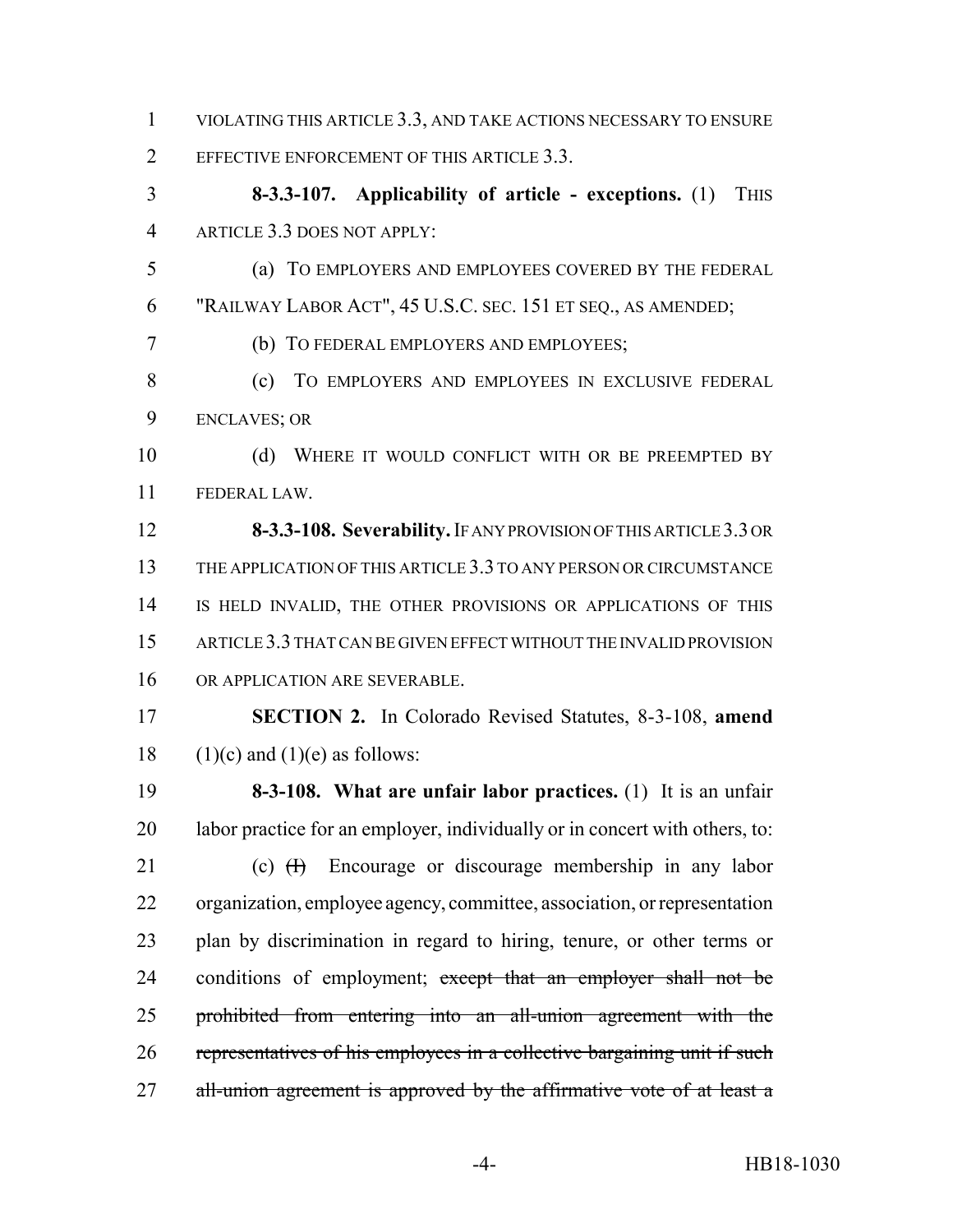1 majority of all the employees eligible to vote or three-quarters or more of 2 the employees who actually voted, whichever is greater, by secret ballot 3 in favor of such all-union agreement in an election provided for in this 4 paragraph (c) conducted under the supervision of the director. Where the 5 collective bargaining unit involved is currently recognized under sections 6 8 or 9 of the "National Labor Relations Act", as amended, (49 Stat. 449; 7 61 Stat. 136), or where the collective bargaining unit involved is currently 8 recognized by reason of certification by the director or the national labor 9 relations board, or where such units were so recognized at the time of an 10 election provided for in this paragraph (c), there is and shall be deemed 11 to have been no need for a certification election as a precedent to an 12 election provided for in this paragraph (c) in such collective bargaining 13 unit on the issue of an all-union agreement. The employees in such a 14 recognized or certified unit within this state shall be the only employees 15 eligible to vote in an election provided for in this paragraph (c) held in 16 such unit.

17 (II)  $(A)$  Any agreement as defined in section 8-3-104 (1) between 18 an employer and a labor organization in existence on June 29, 1977, 19 which has not been voted upon by the employees covered by it may, by 20 written mutual agreement of such employer and labor organization, be 21 ratified and upon such ratification shall be filed with the director. Any 22 agreement as defined in section 8-3-104 (1) between an employer and a 23 labor organization in existence on June 29, 1977, which has not been 24 ratified and filed, as provided in this subparagraph (II), shall not be legal, 25 valid, or enforceable during the remaining term of that labor contract 26 unless and until either the employer, the labor organization, or at least 27 twenty percent of the employees covered by such agreement file a petition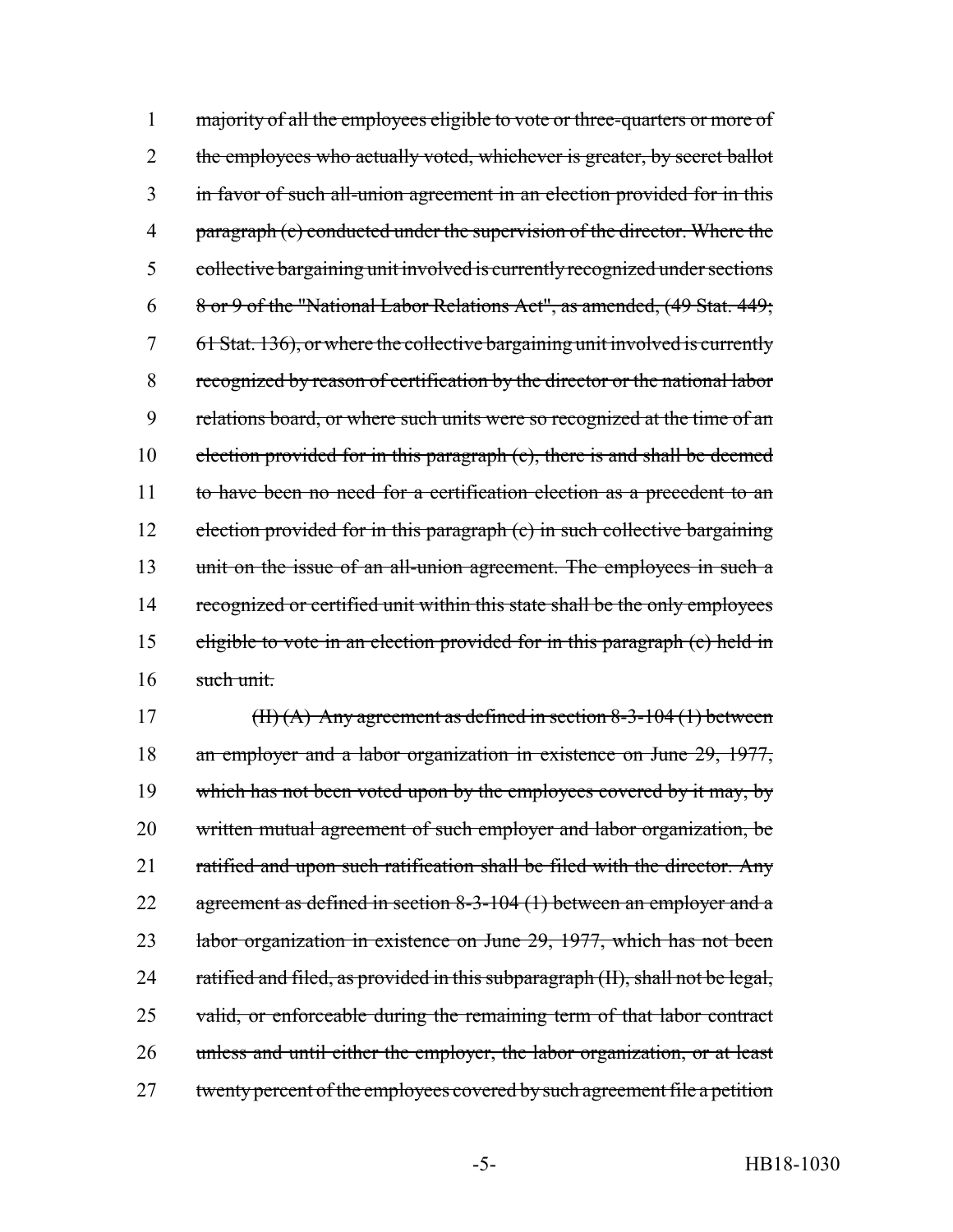upon forms provided by the division, demanding an election submitting 2 the question of the all-union agreement to the employees covered by such agreement and said agreement is approved by the affirmative vote of at least a majority of all the employees eligible to vote or three-quarters or 5 more of the employees who actually voted, whichever is greater, by secret ballot in favor of such all-union agreement in an election provided for in this paragraph (c) conducted under the supervision of the director.

8 (B) Upon filing of such instrument of ratification with the 9 director, the director shall certify that such agreement complies with the 10 provisions of section 8-3-104 (1) notwithstanding the absence of any 11 other election requirements of this article, and by virtue of such 12 ratification and certification, such agreement shall be deemed legal, valid, 13 and enforceable to the extent permitted under the provisions of this 14 article, subject to the provisions of sub-subparagraph (D) of this 15 subparagraph (II).

16 (C) Within two weeks after the certification by the director 17 provided for in sub-subparagraph (B) of this subparagraph (II), the 18 employer which is a party to such agreement shall post or give written 19 notice to all employees covered by such agreement on the date of 20 ratification of the fact that the agreement has been ratified and certified 21 pursuant to the provisions of this subparagraph (II) and of the right of 22 such employees to file a petition demanding an election as provided in 23 sub-subparagraph (D) of this subparagraph (II). Proof of giving of notice 24 shall be filed with the director within twenty days after the certification  $25$  by the director provided for in sub-subparagraph  $(B)$  of this subparagraph  $26$  <del>(II).</del>

27 (D) Within forty-five days after the certification by the director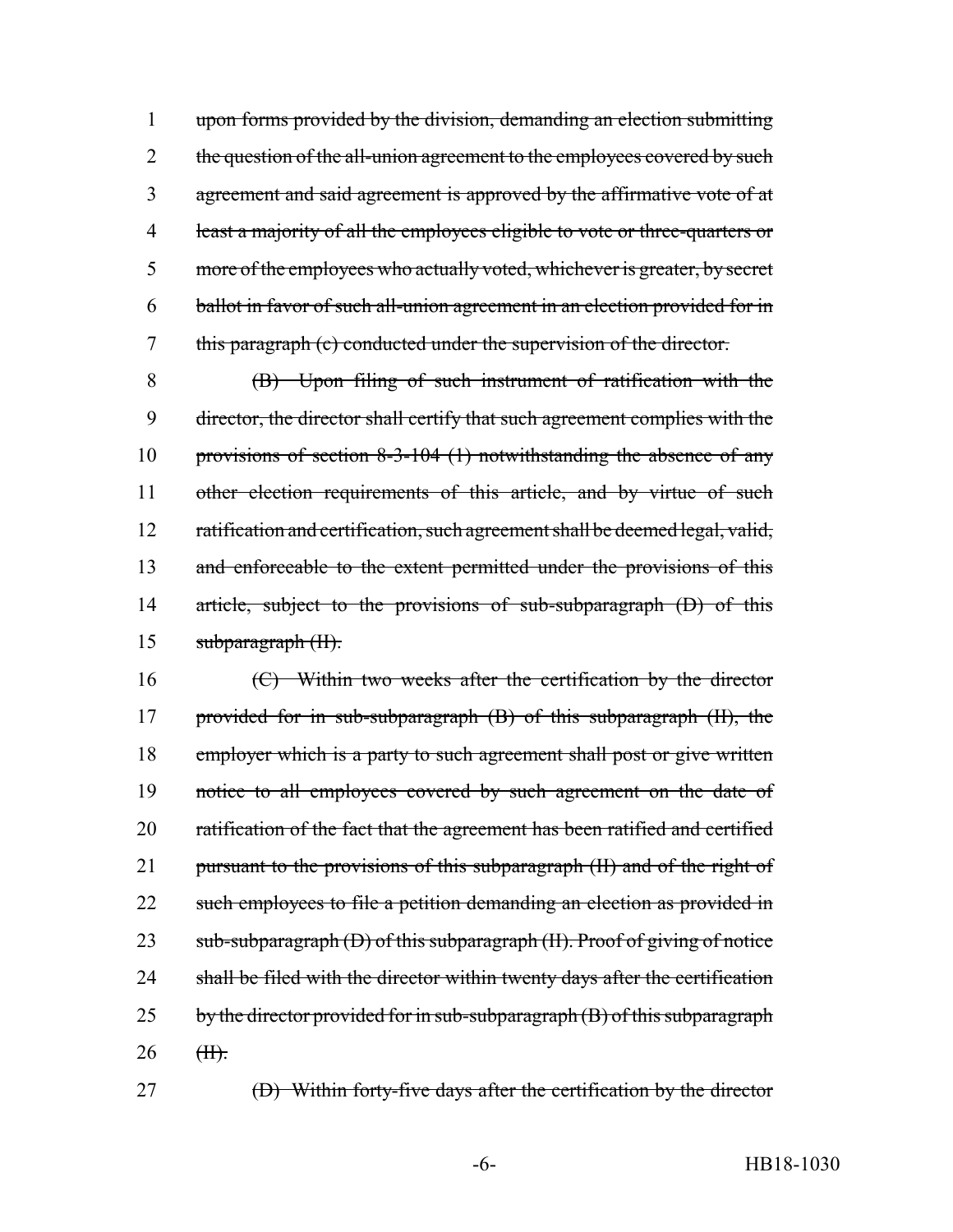1 provided for in sub-subparagraph (B) of this subparagraph (II) twenty 2 percent of the employees covered by such agreement may file a petition, 3 upon forms provided by the division, demanding an election submitting 4 the question of ratification of such agreement to the employees covered 5 by such agreement. If ratification of the agreement is approved by the 6 affirmative vote of at least a majority of all the employees eligible to vote 7 or three-quarters or more of the employees who actually voted, whichever 8 is greater, in said election, the agreement shall be conclusively deemed 9 ratified. Such election shall be held as promptly as possible following the 10 filing of the petition. In the event that a certified contract expires or is 11 terminated prior to the conducting of such an election, such certification 12 shall be applicable to any subsequent agreement between the same parties 13 until such election may be held.

14 (III) The director shall declare any such all-union agreement 15 terminated whenever:

16 (A) He finds that the labor organization involved unreasonably 17 has refused to receive as a member any employee of such employer, and 18 any person interested may come before the director, as provided in section 19 8-3-110, and ask the performance of this duty; or

20 **(B)** The employer or twenty percent of the employees covered by 21 such agreement file a petition with the director on forms provided by the 22 division seeking to revoke such all-union agreement and, in an election 23 conducted under the supervision of the director, there is not an 24 affirmative vote of at least a majority of all the employees eligible to vote 25 or three-quarters or more of the employees who actually voted, whichever 26 is greater, in such election by secret ballot in favor of such all-union 27 agreement. Such petition may only be filed within a time period between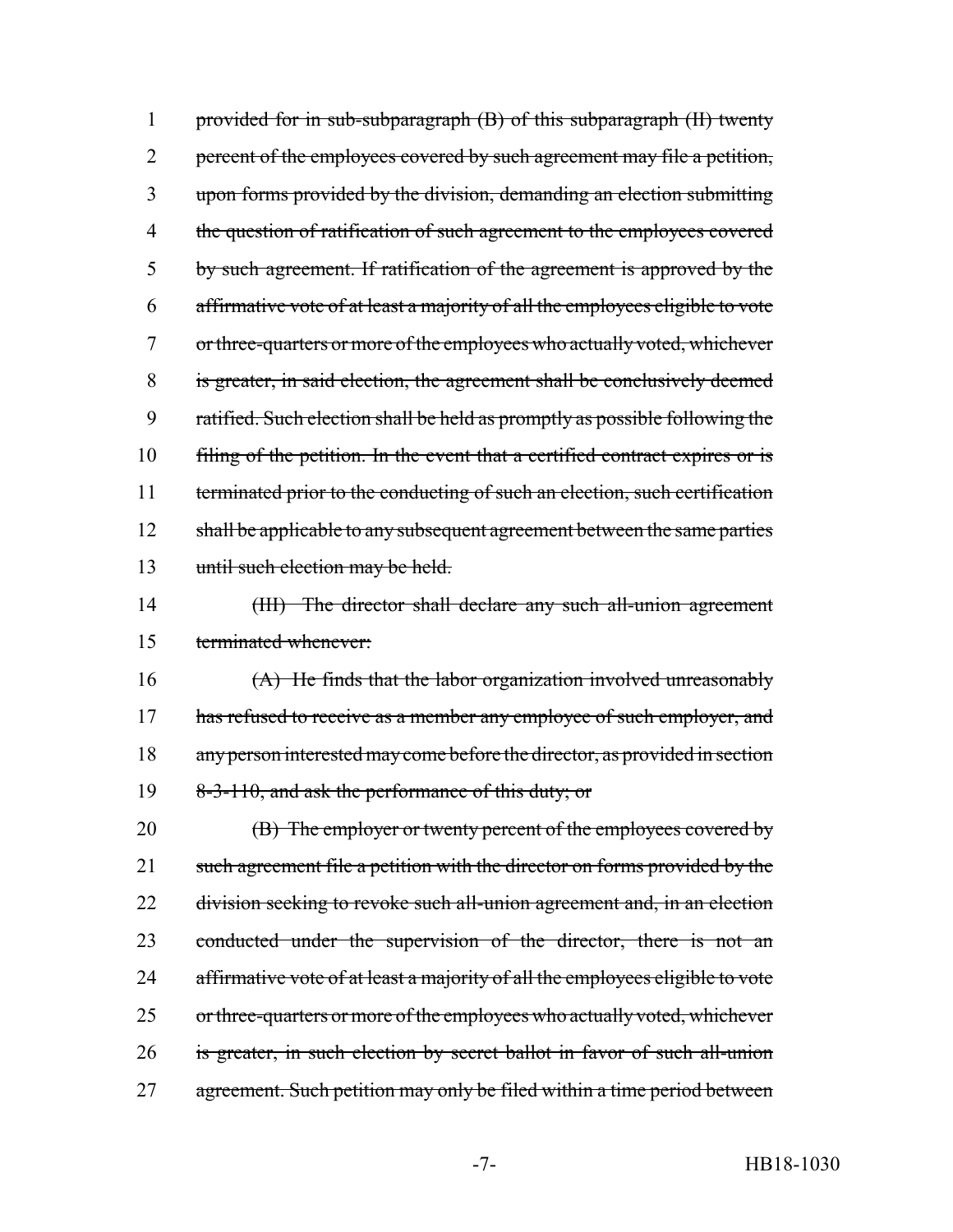one hundred twenty and one hundred five days prior to the end of the 2 collective bargaining agreement or prior to a triennial anniversary of the date of such agreement, and the division must complete said election within sixty days prior to the termination or triennial anniversary of said collective bargaining agreement. The director may conduct an election within a collective bargaining unit no more often than once during the term of any collective bargaining agreement or once every three years in 8 the case of agreements for a period longer than three years.

9 (IV) The director shall provide a means by which employees may 10 submit confidential petitions for an election under this paragraph (c), a 11 means for verifying the employment, status, and eligibility of petitioners, 12 and a means for determining the sufficiency of such petitions with respect 13 to the twenty percent signature requirement, all of which shall be 14 accomplished without disclosing the identification of such petitioners, 15 except as allowed under subparagraph  $(V)$  of this paragraph  $(c)$ . This duty 16 shall apply to petitions filed pursuant to subparagraph  $(H)(A)$ ,  $(H)(D)$ , or 17 ( $HH$ )(B) of this paragraph (c).

18 (V) No officer or employee of the division shall disclose the 19 names of any signers to a petition or disclose how any person voted in an 20 election to any person outside the division except pursuant to a court 21 order or subpoena issued by a governmental authority or a court, and any 22 such officer or employee who violates such nondisclosure provisions or 23 who refuses to call an election pursuant to this paragraph (c) or prevents 24 or conspires to prevent such call of an election commits a class 2 25 misdemeanor and shall be punished as provided in section 18-1.3-501, 26 C.R.S.

27 (e) Enter into an all-union agreement; except in the manner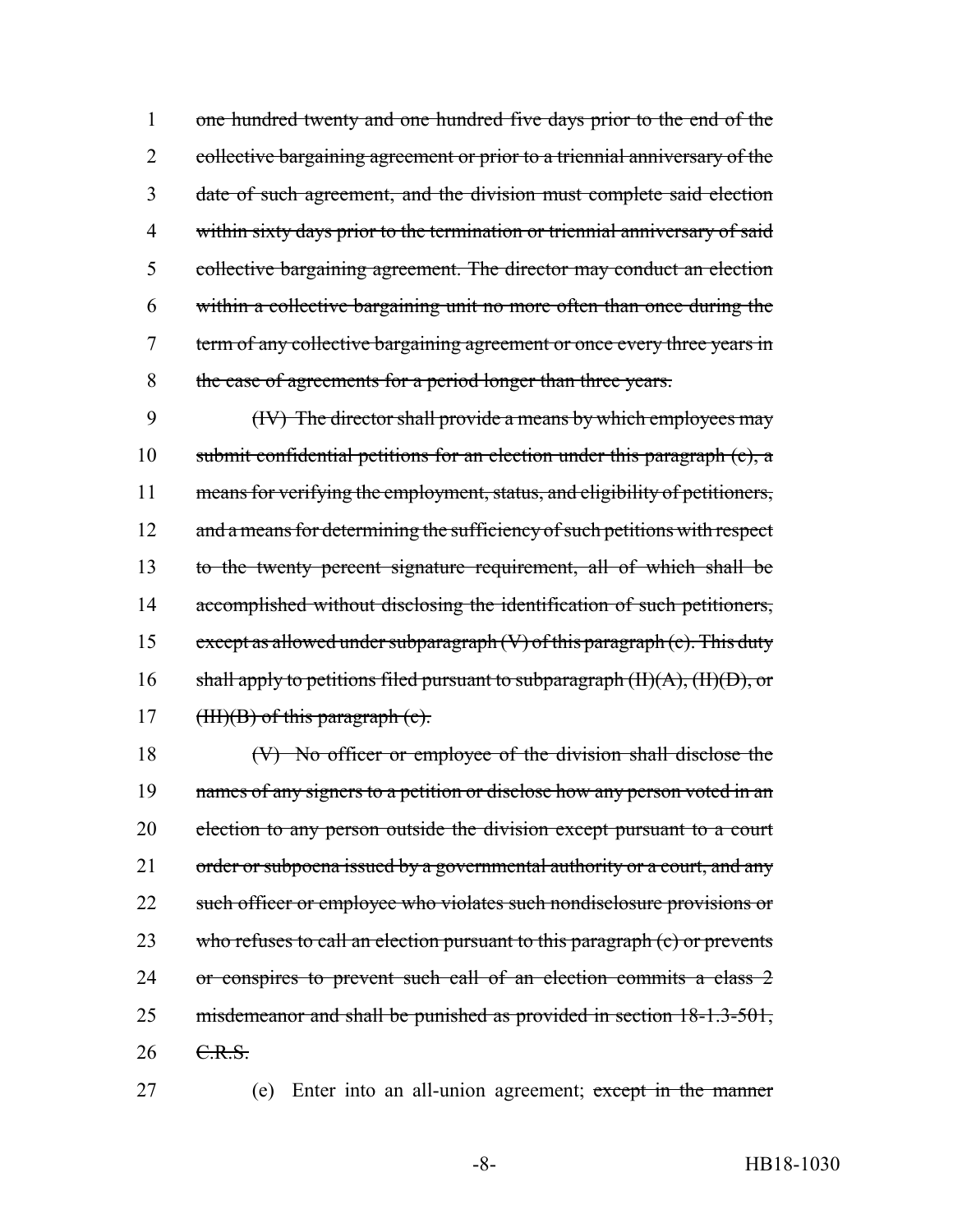1 provided in paragraph (c) of this subsection  $(1)$ ;

 **SECTION 3.** In Colorado Revised Statutes, 8-3-109, **amend** (1); and **repeal** (3) as follows:

 **8-3-109. What are not unfair labor practices.** (1) It is not an unfair labor practice for any employer to refuse to grant a closed shop or 6 all-union agreement. or to accede to any proposal therefor as provided in this article.

 (3) It shall not be an unfair labor practice for an employer engaged primarily in the building and construction industry to enter into an 10 all-union agreement, except an agreement providing for an agency shop 11 or modified agency shop, with a labor organization, which agreement is 12 limited in its coverage to employees who, upon their employment, will be engaged in the building and construction industry, if a copy of such 14 agreement is filed with the director and certified by him as provided in 15 section 8-3-108 (1)(c)(II)(B). Such agreement may be ratified as provided 16 in section 8-3-108 (1)(c)(II)(C) or terminated by the director as provided 17 in section 8-3-108 (1)(e)(III).

 **SECTION 4. Act subject to petition - effective date - applicability.** (1) This act takes effect at 12:01 a.m. on the day following the expiration of the ninety-day period after final adjournment of the general assembly (August 8, 2018, if adjournment sine die is on May 9, 22 2018); except that, if a referendum petition is filed pursuant to section 1 (3) of article V of the state constitution against this act or an item, section, or part of this act within such period, then the act, item, section, or part will not take effect unless approved by the people at the general election to be held in November 2018 and, in such case, will take effect on the date of the official declaration of the vote thereon by the governor.